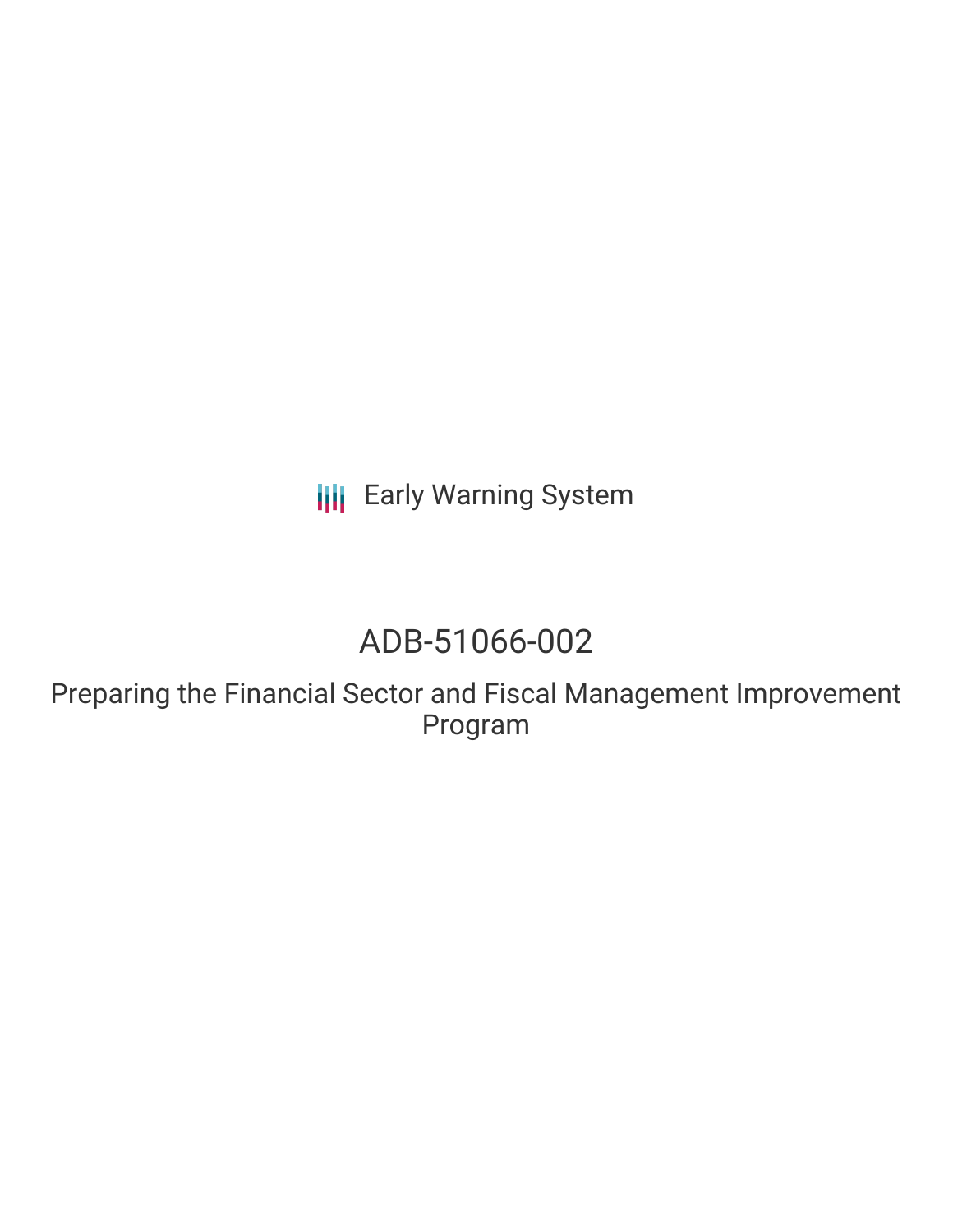

### Early Warning System Preparing the Financial Sector and Fiscal Management Improvement Program

#### **Quick Facts**

| <b>Countries</b>               | Tajikistan                   |
|--------------------------------|------------------------------|
| <b>Financial Institutions</b>  | Asian Development Bank (ADB) |
| <b>Status</b>                  | Approved                     |
| <b>Bank Risk Rating</b>        | U                            |
| <b>Voting Date</b>             | 2019-12-09                   |
| <b>Sectors</b>                 | Law and Government           |
| <b>Investment Type(s)</b>      | Grant                        |
| <b>Investment Amount (USD)</b> | $$0.75$ million              |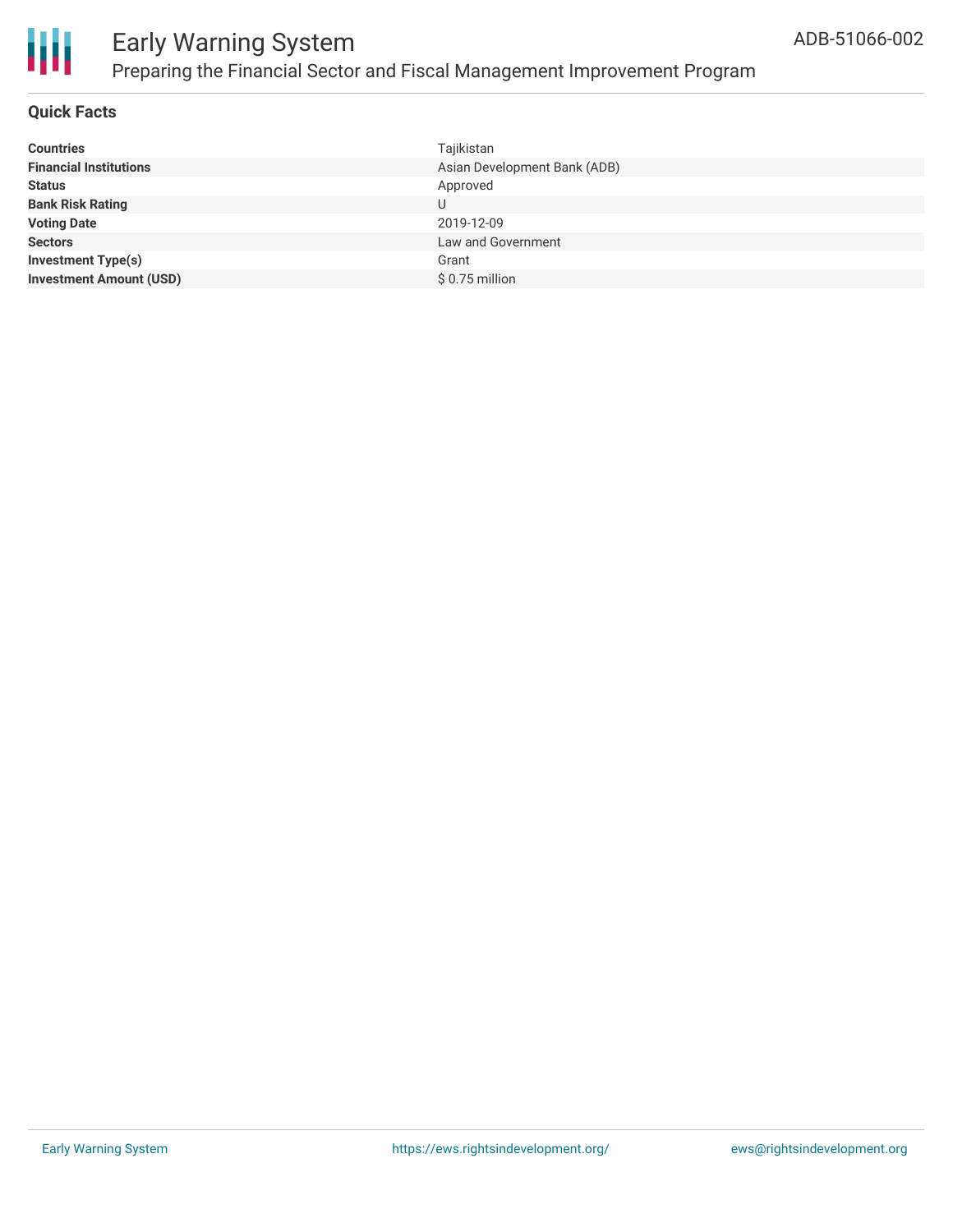

### Early Warning System Preparing the Financial Sector and Fiscal Management Improvement Program

#### **Project Description**

No project information available at time of writing.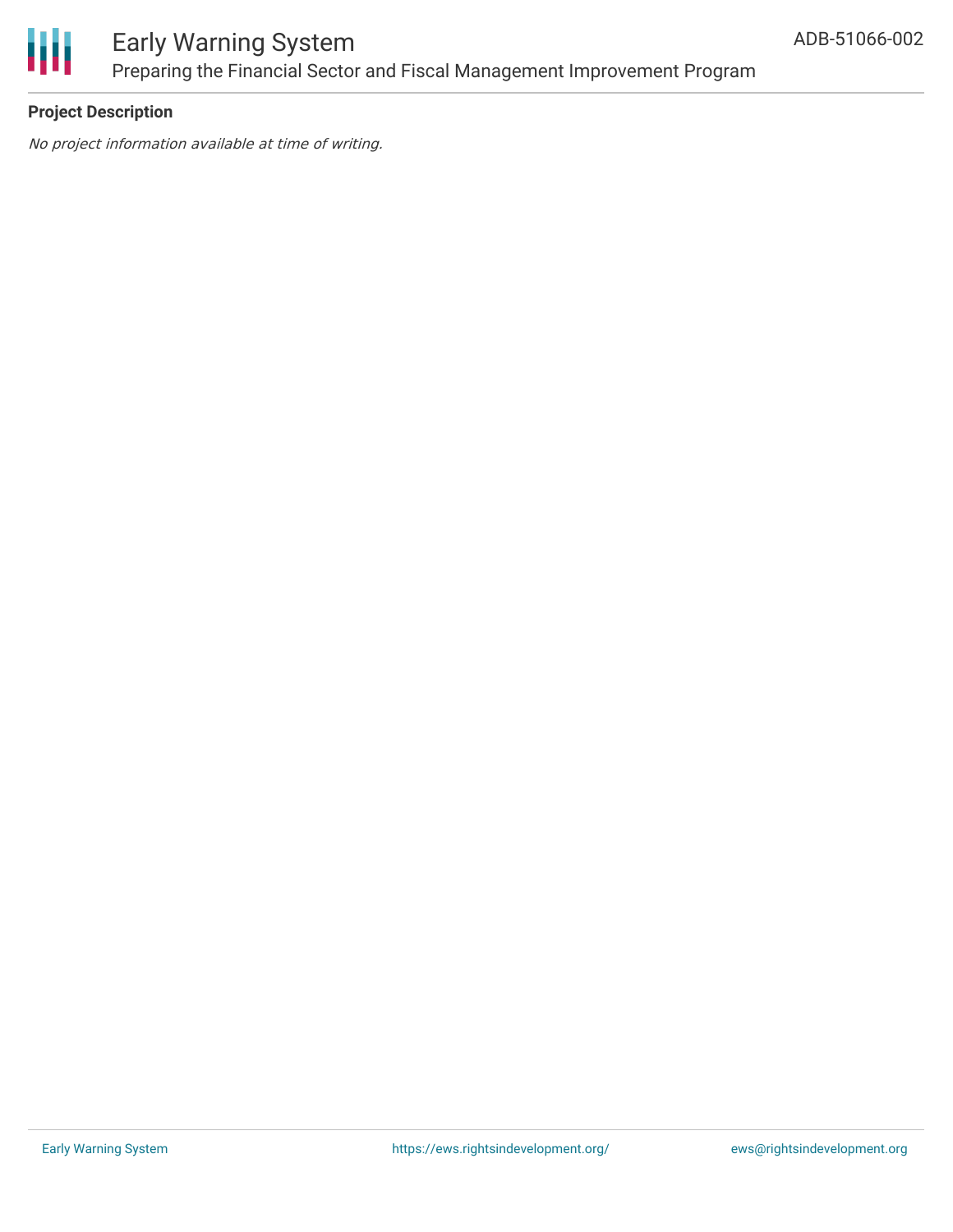

### Early Warning System Preparing the Financial Sector and Fiscal Management Improvement Program

#### **Investment Description**

Asian Development Bank (ADB)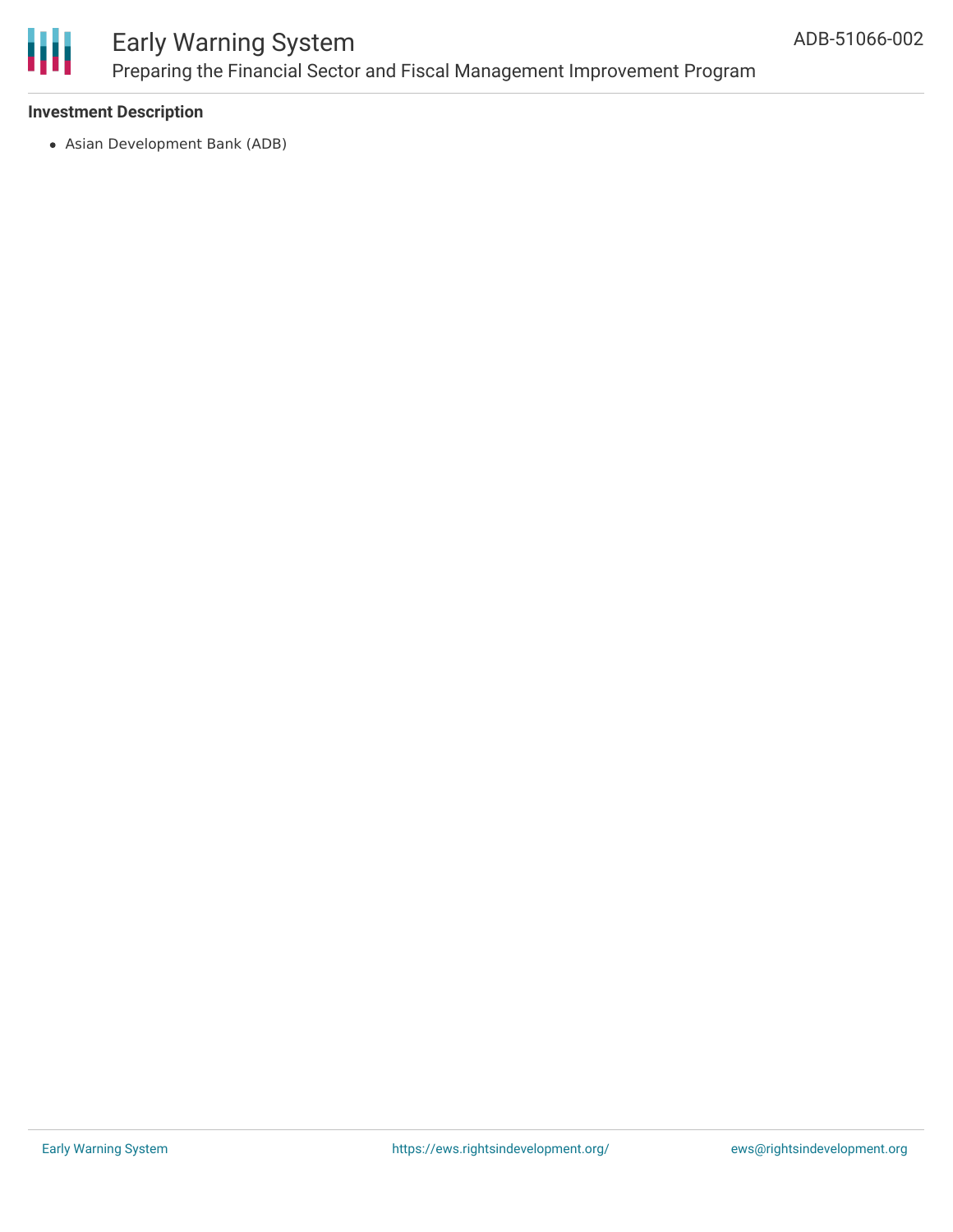

#### **Contact Information**

No contact information available at time of writing.

#### **ACCOUNTABILITY MECHANISM OF ADB**

The Accountability Mechanism is an independent complaint mechanism and fact-finding body for people who believe they are likely to be, or have been, adversely affected by an Asian Development Bank-financed project. If you submit a complaint to the Accountability Mechanism, they may investigate to assess whether the Asian Development Bank is following its own policies and procedures for preventing harm to people or the environment. You can learn more about the Accountability Mechanism and how to file a complaint at: http://www.adb.org/site/accountability-mechanism/main